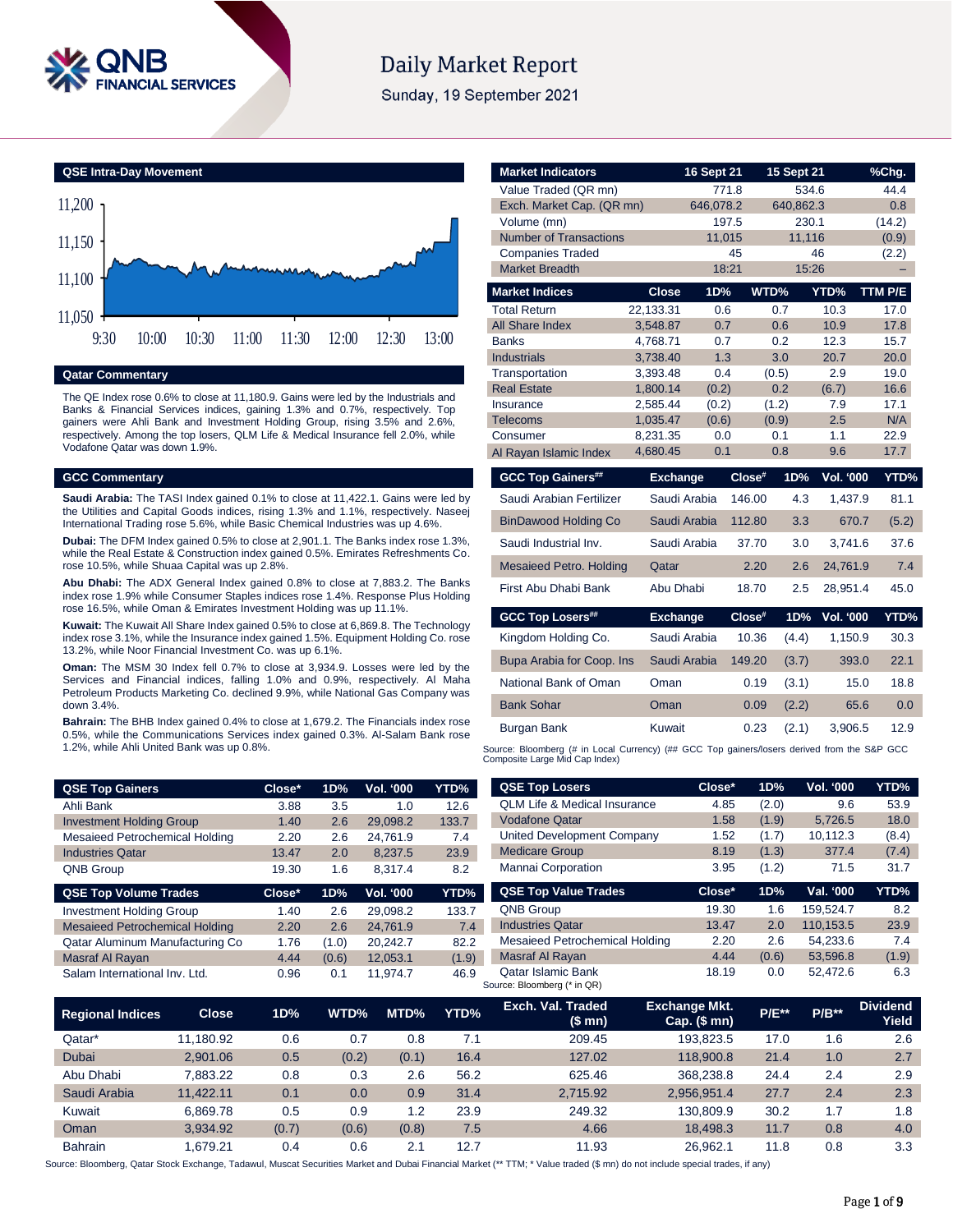# **Qatar Market Commentary**

- The QE Index rose 0.6% to close at 11,180.9. The Industrials and Banks & Financial Services indices led the gains. The index rose on the back of buying support from GCC and foreign shareholders despite selling pressure from Qatari and Arab shareholders.
- Ahli Bank and Investment Holding Group were the top gainers, rising 3.5% and 2.6%, respectively. Among the top losers, QLM Life & Medical Insurance fell 2.0%, while Vodafone Qatar was down 1.9%.
- Volume of shares traded on Thursday fell by 14.2% to 197.5mn from 230.1mn on Wednesday. However, as compared to the 30-day moving average of 179.3mn, volume for the day was 10.1% higher. Investment Holding Group and Mesaieed Petrochemical Holding were the most active stocks, contributing 14.7% and 12.5% to the total volume, respectively.

| <b>Overall Activity</b>        | Buy %*   | Sell %* | Net (QR)          |
|--------------------------------|----------|---------|-------------------|
| Qatari Individuals             | 23.20%   | 24.31%  | (8,556,959.0)     |
| <b>Qatari Institutions</b>     | 15.73%   | 29.47%  | (106, 013, 780.6) |
| Qatari                         | 38.93%   | 53.78%  | (114, 570, 739.6) |
| <b>GCC Individuals</b>         | 0.09%    | 0.13%   | (336, 034.3)      |
| <b>GCC</b> Institutions        | 2.39%    | 1.87%   | 4,029,738.9       |
| <b>GCC</b>                     | 2.48%    | 2.00%   | 3,693,704.7       |
| Arab Individuals               | 4.56%    | 4.97%   | (3, 181, 543.1)   |
| <b>Arab Institutions</b>       | $0.00\%$ | 0.00%   |                   |
| Arab                           | 4.56%    | 4.97%   | (3, 181, 543.1)   |
| <b>Foreigners Individuals</b>  | 1.85%    | 1.80%   | 343,122.4         |
| <b>Foreigners Institutions</b> | 52.18%   | 37.45%  | 113,715,455.6     |
| <b>Foreigners</b>              | 54.03%   | 39.25%  | 114,058,578.0     |

Source: Qatar Stock Exchange (\*as a % of traded value)

# **Global Economic Data**

## **Global Economic Data**

| <b>Date</b> | <b>Market</b> | <b>Source</b>             | <b>Indicator</b>               | <b>Period</b> | <b>Actual</b>     | <b>Consensus</b>         | <b>Previous</b>   |
|-------------|---------------|---------------------------|--------------------------------|---------------|-------------------|--------------------------|-------------------|
| $09-16$     | US            | Department of Labor       | Initial Jobless Claims         | 11-Sep        | 332k              | 322k                     | 312k              |
| 09-16       | <b>US</b>     | Department of Labor       | <b>Continuing Claims</b>       | $04-Sep$      | 2665k             | 2740 <sub>k</sub>        | 2852k             |
| $09-16$     | EU            | Eurostat                  | Trade Balance SA               | Jul           | 13.4 <sub>b</sub> | 14.9b                    | 11.9b             |
| 09-16       | EU            | Eurostat                  | <b>Trade Balance NSA</b>       | Jul           | 20.7 <sub>b</sub> | $\qquad \qquad \cdots$   | 18.1 <sub>b</sub> |
| $09-17$     | EU            | European Central Bank     | <b>ECB Current Account SA</b>  | Jul           | 21.6b             | $- -$                    | 21.8b             |
| 09-17       | <b>EU</b>     | Eurostat                  | <b>CPI YoY</b>                 | Aug           | 3.00%             | 3.00%                    | 3.00%             |
| $09-17$     | EU            | Eurostat                  | <b>Construction Output MoM</b> | Jul           | 0.10%             | $\overline{\phantom{m}}$ | $-0.60%$          |
| 09-17       | <b>EU</b>     | Eurostat                  | <b>Construction Output YoY</b> | Jul           | 3.30%             | $\qquad \qquad \cdots$   | 4.10%             |
| 09-17       | EU            | Eurostat                  | CPI Core YoY                   | Aug           | 1.60%             | 1.60%                    | 1.60%             |
| 09-17       | <b>EU</b>     | Eurostat                  | <b>CPI MoM</b>                 | Aug           | 0.40%             | 0.40%                    | 0.40%             |
| 09-17       | France        | French Labor Office       | Wages QoQ                      | 2Q            | 0.30%             | 0.30%                    | 0.30%             |
| 09-16       | Japan         | Ministry of Finance Japan | <b>Trade Balance</b>           | Aug           | $-4635.4b$        | 42.9 <sub>b</sub>        | ¥441.0b           |
| $09-16$     | Japan         | Ministry of Finance Japan | <b>Trade Balance Adjusted</b>  | Aug           | $-4271.8b$        | ¥108.7b                  | $-45.9b$          |
| $09-16$     | Japan         | Ministry of Finance Japan | <b>Exports YoY</b>             | Aug           | 26.20%            | 34.10%                   | 37.00%            |
| 09-16       | Japan         | Ministry of Finance Japan | <b>Imports YoY</b>             | Aug           | 44.70%            | 40.00%                   | 28.50%            |

Source: Bloomberg (s.a. = seasonally adjusted; n.s.a. = non-seasonally adjusted; w.d.a. = working day adjusted)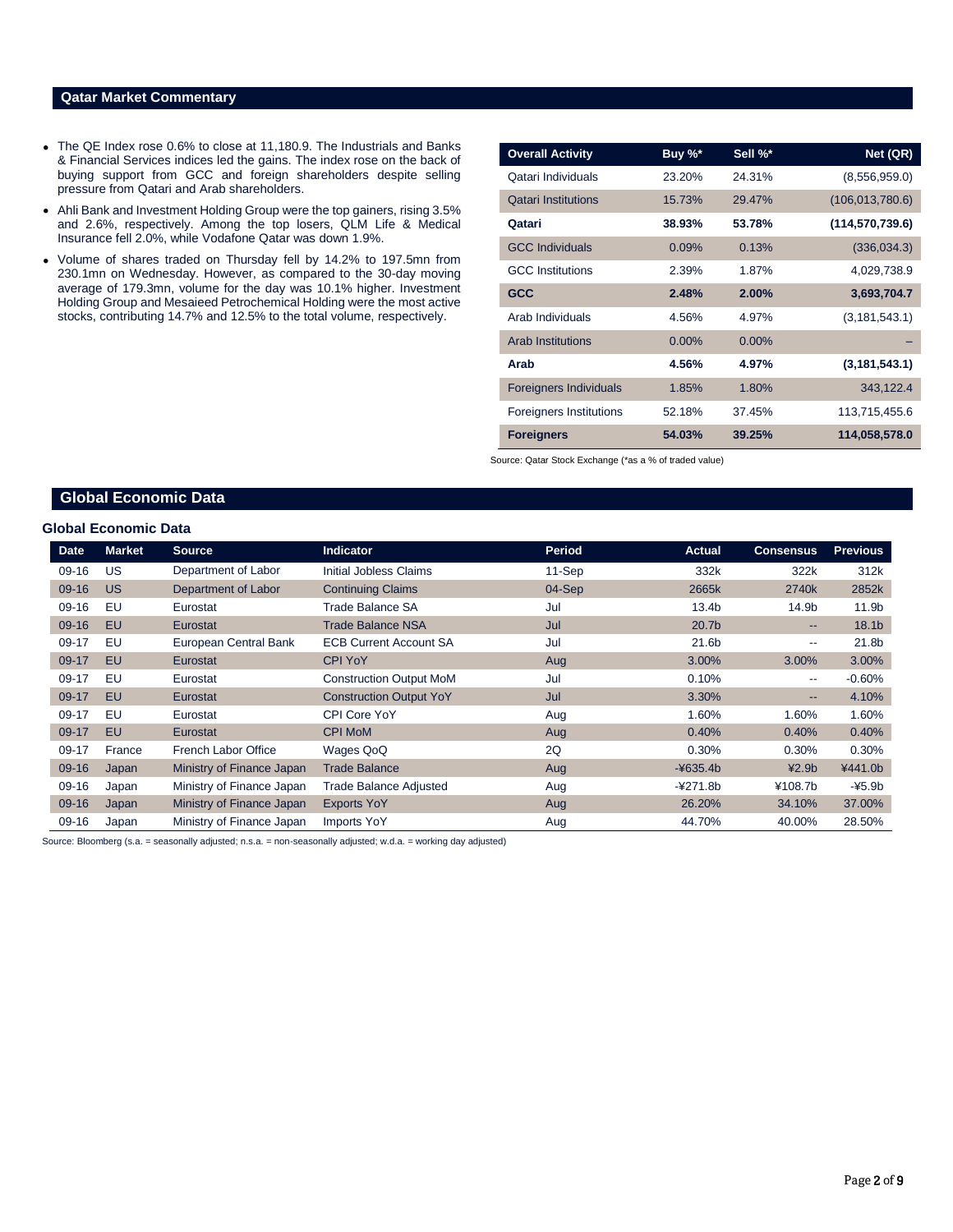### **News**

### **Qatar**

 **CK Hutchison, ORDS agree on \$6bn Indonesia telecom deal –** CK Hutchison Holdings Ltd. and Ooredoo (ORDS) agreed to combine their Indonesian telecom businesses in a \$6bn transaction, part of a consolidation to fend off competition in Southeast Asia's biggest market by subscribers. The merged company will be named PT Indosat Ooredoo Hutchison and it will remain listed on the Indonesian stock exchange, according to a statement. The entity will have an annual revenue of about \$3bn. The combination of the two units could better position the new partners to take on bigger rivals – state-owned PT Telkom Indonesia, the nation's largest operator, and Axiata Group Bhd.'s local arm PT XL Axiata. CK Hutchison, a conglomerate founded by Hong Kong's richest man Li Ka-shing, had in 2019 made a preliminary approach to combine the unit with XL, people familiar with the matter said at the time. JPMorgan Chase & Co. acted as the financial adviser to Ooredoo, while Goldman Sachs Group Inc. and HSBC Holdings Plc advised CK Hutchison. Barclays was the financial adviser to Indosat Ooredoo. The combined company will have the scale, financial strength, and expertise to compete more effectively. Combining the highly complementary assets and products of Indosat Ooredoo and H3I will drive innovation and network improvements that will enable the delivery of outstanding digital services, as well as a broader product offering, to customers across Indonesia. Indosat Ooredoo and H3I own highly complementary infrastructure and the combination of these assets will also enable the merged company to benefit from cost and CAPEX synergies and provide accretive returns to all stakeholders. Annual run rate pre-tax synergies of approximately US\$300-400mm are expected to be realized over 3-5 years. In addition, Indosat Ooredoo Hutchison will be able to leverage the experience and expertise of Ooredoo Group and CK Hutchison in networks, technologies, products and services, and benefit from their multinational operations spanning major markets in Europe, the Middle East, North Africa, and Asia Pacific. The merged company will also benefit from their combined strength and economies of scale in functions such as procurement. Following the merger, the Indonesian mobile market is expected to retain a healthy level of competition, attractive to long-term investment across the industry. Ooredoo Group currently has a controlling 65.0% shareholding in Indosat Ooredoo through Ooredoo Asia, a wholly-owned holding company. The merger of Indosat and H3I will result in CK Hutchison receiving newly issued shares in Indosat Ooredoo amounting to 21.8% and PT Tiga Telekomunikasi Indonesia amounting to 10.8% of the merged Indosat Ooredoo Hutchison business. Concurrent with the merger, CK Hutchison will acquire a 50% shareholding in Ooredoo Asia by exchanging its 21.8% shareholdings in Indosat Ooredoo Hutchison for a 33.3% stake in Ooredoo Asia, and will acquire an additional 16.7% stake from Ooredoo Group for a cash consideration of US\$387mn. Following the above transactions, the Parties will each own 50.0% of Ooredoo Asia, to be renamed Ooredoo Hutchison Asia, which will retain a controlling 65.6% ownership stake in the merged company. Upon closing of the transactions, Indosat Ooredoo Hutchison will be jointly controlled by Ooredoo Group and CK Hutchison. It will remain listed on the Indonesian Stock Exchange, with the Government of Indonesia retaining a 9.6% shareholding, PT Tiga Telekomunikasi Indonesia holding a 10.8% shareholding, and other public shareholders holding approximately 14.0%. Subject to necessary Indosat Ooredoo shareholder approvals, the Parties have agreed

to nominate Vikram Sinha as CEO and Nicky Lee as CFO of Indosat Ooredoo Hutchison (QSE, Bloomberg)

- **Al-Shaibei: QIIK looks to open its 'first fully digital branch' in Lusail City in 2022 –** Qatar's prominent Islamic bank Qatar International Islamic Bank (QIIK) is looking to open its "first fully digital branch" at Lusail City in 2022, Chief Executive Officer, Abdulbasit Ahmad Al-Shaibei has said. "The fully digital branch is part of QIIB's digital transformation, which gained considerable momentum, post-pandemic," Al-Shaibei said in an exclusive interview with Gulf Times. Covid-19, Al-Shaibei said, has accelerated digital transformation across various sectors including banking. "At QIIK, we had planned to embrace digital technology in a big way, much before Covid-19. But we moved to top gear the process of digital transformation following the pandemic," the prominent Qatari banker said. "Technology is evolving very fast…and if you don't tap it, you lose the market share. You feel you have left behind. It is no longer an option, but a necessity," Al-Shaibei said and noted QIIB has found digitalization "cost-effective". He said QIIK is "almost fully digitalized" and following the pandemic last year the bank has seen "it can operate the bank fully without any human interference, except in areas where regulatory requirements still have to be met." (Gulf-Times.com)
- **BRES appoints new CEO for Waseef –** Barwa Real Estate Group (BRES) has appointed Saleh Abdullah Al-Sharafi as CEO of Al-Waseef Asset Management Company, which is wholly owned by the Barwa Real Estate Group. The Group's Board of Directors has "welcomed Al-Sharafi to his new position, and expressed great confidence that Barwa Real Estate attaches to him, and its aspiration for his role in implementing the group's vision, which aims to continue the company's march in achieving sustainability for shareholder returns," Barwa Real Estate said in a press statement. Al-Sharafi holds a master's degree in Environmental Engineering from the University of Florida in the US, and a bachelor's degree in Chemical Engineering from Qatar University. He is a fellow member of the American Institute of Chemical Engineers (AIChE) and Water Science and Technology Association (WSTA). (Gulf-Times.com)
- **KCBK defers EGM to September 29 –** Al Khalij Commercial Bank (KCBK) has deferred the Extraordinary General Assembly Meeting (EGM) to September 29, 2021 at 4:30 pm Doha Time, as no quorum was met in the first meeting scheduled on September 12, 2021. The meeting will be held electronically using Zoom application platform in accordance with the Circular of the Ministry of Commerce and Industry No. (4) of 2020. (Peninsula Qatar)
- **Qatar seen increasing livestock, fish production 30%, 65% by 2022 –** Qatar has plans to increase livestock and fish production by 30% and 65% respectively by 2022; Alpen Capital said and noted the country's food landscape expanded rapidly after the 2017 blockade. The country diversified its sources of dairy imports, which prior to the blockade had just been from four countries that accounted for more than 90% of its dairy imports. At present, Qatar-based Baladna meets more than 95% of the country's milk demand, Alpen noted in a report. Through state support in the form of loans from Qatar Development Bank, free seeds, etc. many local farmers and companies have bolstered their supply of fresh fruits and vegetables to local supermarkets, Alpen said. (Gulf-Times.com)
- Page 3 of 9 **Qatar ready to move towards 'cashless society', says Qatari fintech company –** On the back of world-class IT infrastructure and high mobile penetration, as well as a diverse range of solutions providers in the market, Qatar is ready to move towards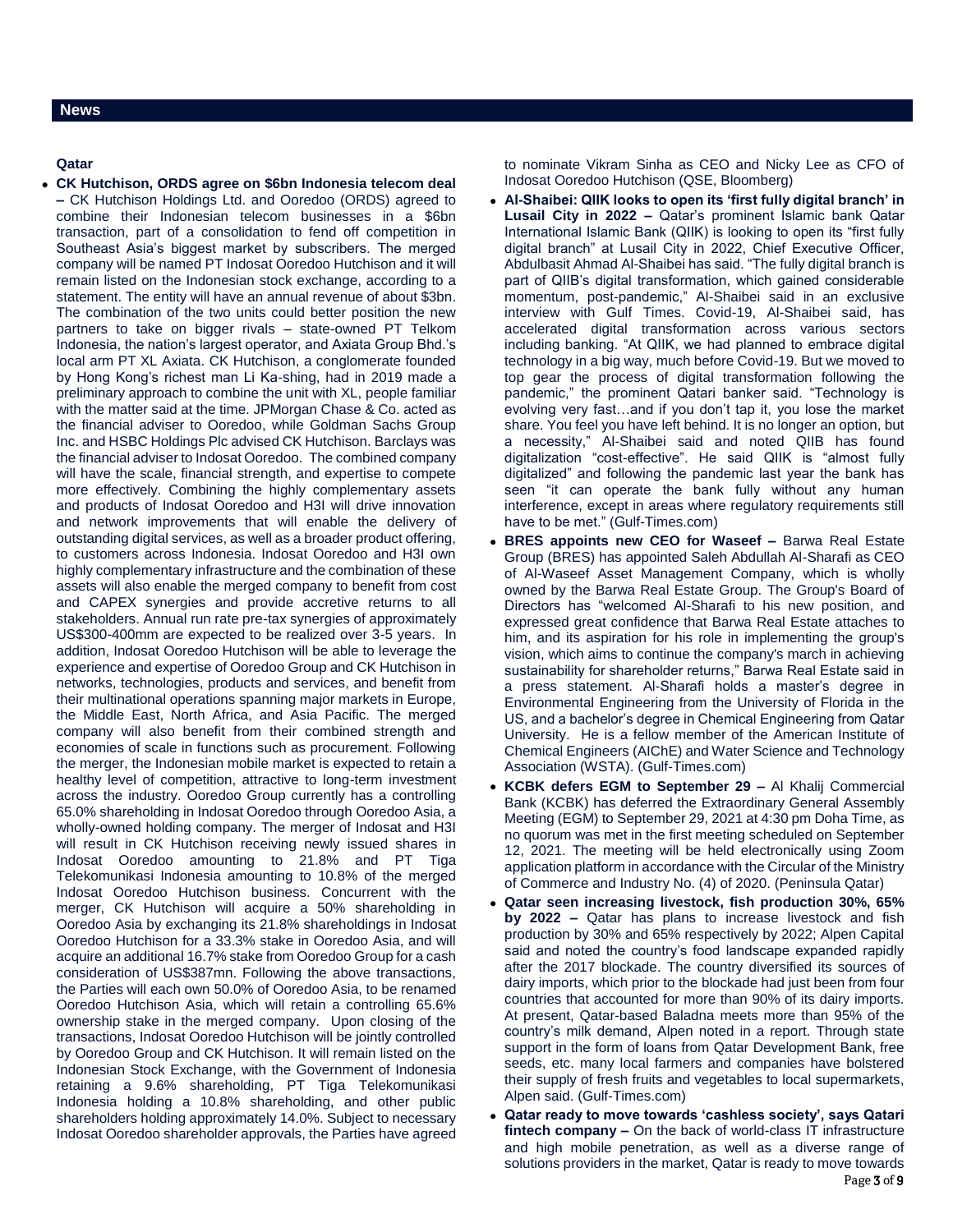a "cashless society," an official of a Qatari fintech company has said. SkipCash founder and managing director Mohamed Al-Delaimi made the statement during a recent media briefing at the company's headquarters in Lusail where he announced the latest partnerships with local entities and its short and medium-term plans. SkipCash is a mobile payment app that has proven its position within the local financial technology (fintech) sector as a licensed firm by the Qatar Financial Centre (QFC) and regulated by the Qatar Central Bank (QCB). Al-Delaimi said, "SkipCash is a national company with a global vision that contributes to Qatar's digital transformation and the financial technology sector." He said the mobile application has seen exponential growth since its official launch in December 2020. It now has more than 26,000 users with more than 9,000 successful payment transactions. According to al-Delaimi, the application "has been the ideal contactless secure payment solution during the pandemic." "We have achieved tremendous growth in a short period; we thank all our partners and users for trusting us and look forward to continuing to strengthen our partnerships with them and offering our utmost support," he noted. (Gulf-Times.com)

- **QCB: Qatar's economic outlook for 2021 significantly positive –** Qatar's economy is on the path of recovery after facing challenging situation caused by COVID-19 pandemic outbreak. The economic outlook for the local economy for the current year is 'significantly positive', according to Qatar Central Bank (QCB). In its latest Annual Report, the central bank noted that higher economic activities due to increasing COVID-19 vaccination rate, rising global oil prices and growing natural gas production will help to boost Qatar's economic growth. "In the middle of a global economic contraction due to the outbreak of COVID-19, Qatari economy too contracted in 2020. Despite this contraction in real GDP against an expansion in the preceding year, the economic outlook for 2021, however, remains significantly positive," said QCB in its Annual Report 2020. "Favorable movements in global oil prices, growing natural gas production, restoration of economic activities as the COVID-19 vaccine rolls out across the globe and the removal of the fiscal strain due to the removal of economic blockade in January 2021 are likely to provide an overall macroeconomic stability in 2021," noted the report. In the GCC region, Qatar was the least affected among GCC economies by the pandemic that has led to an unprecedented contraction in economic activities globally in 2020. As per the latest estimate of the International Monetary Fund (IMF), Qatar's GDP contracted the least in the GCC region in 2020 and forecast a robust growth in 2021. (Peninsula Qatar)
- **QCB aims to set up state of the art e-payment system before World Cup –** The demand for electronic payments is expected to increase "substantially" during FIFA World Cup 2022, necessitating Doha to transform the retail payment infrastructure, according to the Qatar Central Bank (QCB). The QCB also found that the share of ATM and cheque transactions to the total transactions processed by it has seen a "sharp" decline year-onyear and that it's clearing and settlement system had comparatively less liquidity stress last year, the banking regulator said in its 2020 annual report, which was released on Thursday. Highlighting that it has initiated a project for transforming the retail payment infrastructure to cope with the increasing demand; the QCB said it aims at building a world-class system that facilitates a safe, secure and efficient payment ecosystem in Qatar. (Gulf-Times.com)
- **QIIK wins UK-based GIFA award –** The UK-based Global Islamic Finance Awards (GIFA) committee has bestowed 'Excellence Award' on QIIK for the best product in corporate and business credit cards` segment for the year 2021. This is in respect of the value addition it provides to the target group of customers, as well as the bank's leading role in the domain of

Islamic banking. QIIK was given the "coveted" award from a "pool of strong contenders" as part of Global Islamic Finance Awards (GIFA) committee honoring leading banks for their quality customer-centric services and products in the Islamic banking sector, the bank said. (Gulf-Times.com)

# **International**

- **UMich: US consumer sentiment steadies in September after August plunge –** US consumer sentiment steadied in early September after plunging the month before to its lowest level in nearly a decade, but consumers continue to have a bleak view of the outlook amid a stiff bout of inflation, a survey showed. The University of Michigan said its consumer sentiment index edged up to 71 in the first half of September from 70.3 in August - the lowest since December 2011. Economists polled by Reuters had forecast a reading of 72. Assessments of current conditions slipped further, to 77.1 from 78.5 in August, while the survey's forward-looking expectations index ticked up to 67.1 from 65.1, which had been the lowest since 2013. "The steep August falloff in consumer sentiment ended in early September, but the small gain still meant that consumers expected the least favourable economic prospects in more than a decade," the survey's director, Richard Curtin, said in a statement. Consumers' views of inflation remain elevated, although they appear to have stopped charging higher as they did over the summer when key official gauges of price increases hit their highest levels in years. The survey's one-year inflation outlook ticked back up to 4.7% this month to match July's reading, which had been the highest since 2008, from 4.6% in August. The five-year outlook, meanwhile, held steady at 2.9%. (Reuters)
- **Reuters poll: Delta darkens US Q3 growth views, Fed taper announcement expected in November –** The US economic rebound has been dented in Q3, partly on the spread of the Delta coronavirus variant, with economists in a Reuters poll also pushing their expectations back to November for when the Federal Reserve announces an impending policy shift. Like in most countries, the US economy is facing global supply chain disruptions due to the pandemic, which have also pushed up inflation. But economic disruption in many parts of the country has been sharp as the Delta variant spreads, especially among people who are hesitant to take vaccines. The shift in expectations over the past month for when the Fed will announce a taper to its \$120bn in monthly bond purchases has been almost as sudden as the unexpected dent to the recovery in the current quarter. For now, most economists say the growth slowdown will be temporary, and so far have not made any major changes to a strong outlook for next year. Despite President Joe Biden's mandates to spur Americans who are not vaccinated to get a shot, children heading back to school and some firms continuing with return-to-office plans could still aggravate the risk of a further spread. read more "There has been rising concern a growth scare is underway in the US, and at first blush the sharp markdown to our third- quarter growth estimates would seemingly support that view," said Ellen Zentner, Chief US economist at Morgan Stanley, who said Delta had left an "ugly mark" in August. "The bottom line is the expansion continues to progress, albeit at a slower pace," she said. The median Q3 growth forecast in the Sept. 13-16 Reuters poll was slashed to a 4.4% seasonally adjusted annualized rate from 7.0% just a month ago and well below the second quarter's 6.6% growth, with the range showing lower lows and lower highs. The Q4 median was chopped to 5.1% from 5.9%. Nearly 85% of 51 economists who responded to an extra question in the poll said the spread of the Delta variant had a material impact on their quarterly GDP growth forecasts over the last month. (Reuters)
- **US business inventory accumulation slows in July –** US business inventory accumulation slowed in July as motor vehicle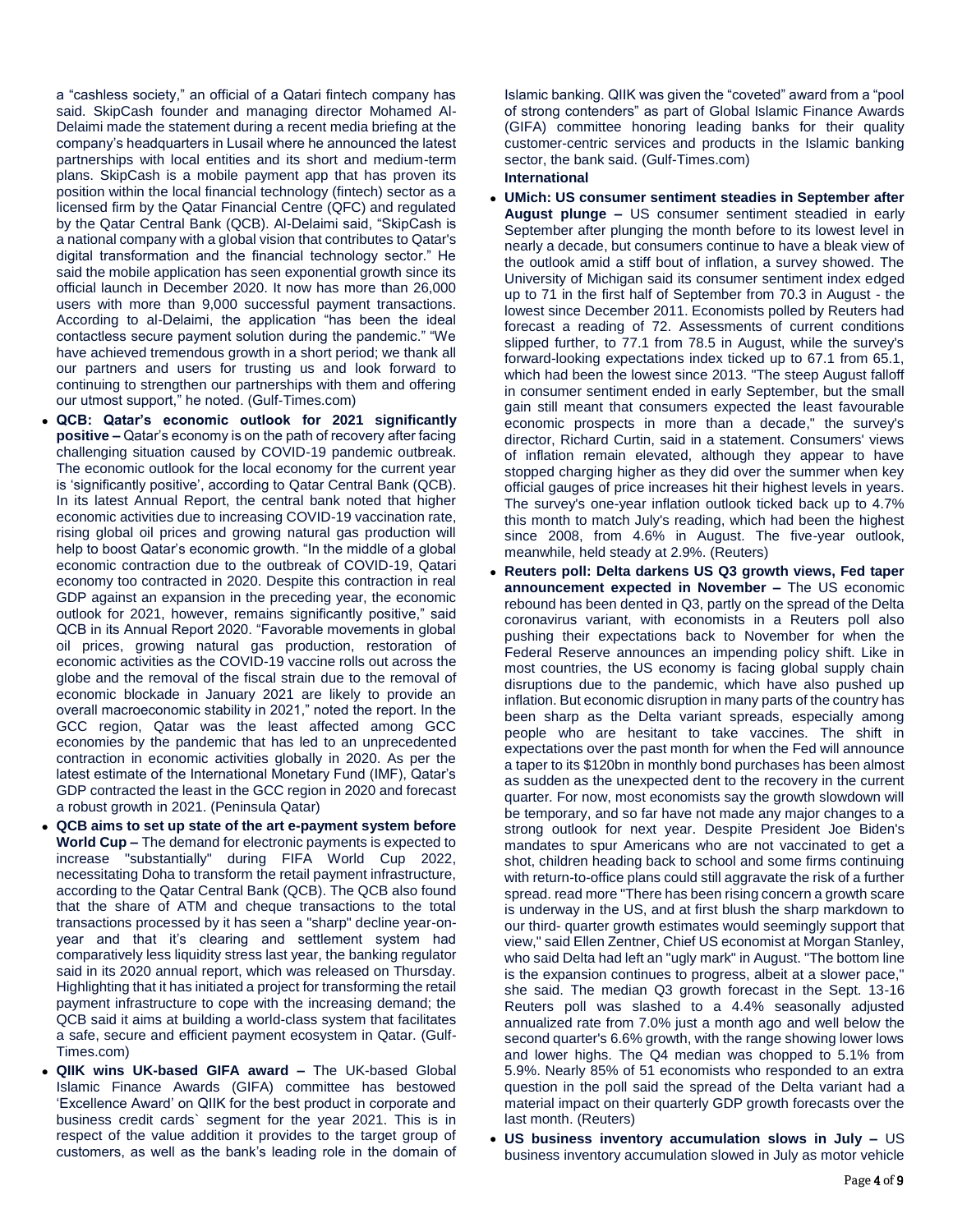retailers struggled to restock amid an ongoing global semiconductor shortage, which is forcing automobile manufacturers to scale back production. Business inventories rose 0.5% after increasing 0.9% in June, the Commerce Department said on Thursday. Inventories are a key component of gross domestic product. July's increase was in line with economists' expectations. Inventories rose 7.2% on a YoY basis in July. Retail inventories gained 0.4% in July as estimated in an advance report published last month. That followed a 0.5% rise in June. Motor vehicle inventories climbed 0.2% instead of 0.3% as estimated last month. Retail inventories excluding autos, which go into the calculation of GDP, rose 0.5% as estimated last month. Business inventories were depleted in the first half of the year, but shortages amid persistent supply bottlenecks because of the COVID-19 pandemic and recent ports congestion in China are frustrating efforts to replenish stocks. Still, inventory rebuilding is expected to underpin economic growth in the second half of the year. Wholesale inventories increased 0.6% in July. Stocks at manufacturers advanced 0.5%. Business sales gained 0.5% in July after rising 1.6% in June. At July's sales pace, it would take 1.25 months for businesses to clear shelves, unchanged from June. (Reuters)

- **UK retailers extend losing streak in August –** British retail sales unexpectedly fell again last month in what is now a record streak of monthly declines, official data showed on Friday, adding to concerns about economic recovery although sales volumes remain well above pre-pandemic levels. Sales have fallen steadily since a peak in April shortly after COVID-19 restrictions were lifted on shops. Statisticians said some of August's 0.9% decline seemed to reflect a switch in spending away from supermarkets in favour of restaurants, where curbs ended more recently. But shops also reported supply chain difficulties, and the decline adds to signs Britain's recovery is sputtering after a wave of cases of the coronavirus Delta variant in July. "August's retail sales data bring more evidence that the recovery in consumers' spending has lost considerable momentum in Q3 and should cause markets to doubt whether the (Bank of England) MPC really will be in a position to hike Bank Rate as soon as February," Samuel Tombs of Pantheon Macroeconomics said. While most economists do not expect the BoE to begin to tighten policy until late next year, financial markets put the odds of a first rate rise in February at nearly 60%. But sterling barely weakened against the US dollar after the data, which came in below all forecasts in a Reuters poll of economists. Sales for previous months were revised lower too, leading to a fourth consecutive monthly decline, the longest since monthly records began in 1996, the Office for National Statistics said. Sales volumes are still 4.6% higher than their level in February 2020, before they were first hit by the COVID-19 pandemic, but unchanged from their level in August 2020. Many retailers have been struggling too to keep their shelves fully stocked due to supply chain bottlenecks, caused by a mix of global shortages following the pandemic and a lack of truck drivers in Britain. Just under 7% of retailers said they had been unable to get all the stocks and other goods and services they needed in August - similar to businesses in the broader economy - with the figure rising to 18% of department stores, the ONS said. Clothing and footwear sales were the only category of spending to rise in August. Retail sales dropped 2.8% on the month in July, which stores attributed to poor weather and some shoppers preferring to follow England's success in the Euro 2020 soccer tournament early in the month, according to the ONS. (Reuters)
- **Slower growth, high inflation make awkward reading for Bank of England –** Bank of England rate-setters who may be tempted to vote next week for an early end to their COVID-19 stimulus plans are likely to hold off for now, with a slowing

economy but surging inflation making for a tricky backdrop. Last month, Michael Saunders was the only Monetary Policy Committee member to vote for an early end to the British central bank's purchases of government bonds, on the basis that continued buying risked a more aggressive tightening of monetary policy in future. Since then, BoE Governor Andrew Bailey revealed that four of the eight MPC members who voted last month - himself included - thought some initial conditions had been met to begin exploring the possibility of raising interest rates. They will have to weigh figures showing Britain's economy slowed unexpectedly to a crawl in July against a record jump in the rate of consumer price inflation last month, which hit a nineyear high of 3.2% - far above the BoE's 2% target. Data on Friday underlined the mixed signals. Retail sales fell for a fourth month running in August, marking the longest series of declines since official records started in 1996. But a BoE survey showed a rise in public expectations for consumer prices in the coming year. read more While the BoE has said it expects inflation to rise to around 4% around the end of the year before fading away, the rise in prices has put officials under more pressure to explain how they plan to unwind the stimulus launched last year to help the economy through the COVID-19 pandemic. (Reuters)

- **Some in ECB think inflation forecasts too pessimistic - Makhlouf –** Some European Central Bank policymakers believe that the bank's inflation forecasts, which were raised only last week, are still too pessimistic, Governing Council member Gabriel Makhlouf said on Friday. However Makhlouf, Ireland's central bank chief, said fears of excessive euro zone inflation are overstated "at the moment" and that notwithstanding the "considerable uncertainty" about the persistence of price pressures, the current pick-up is transitory. Euro zone inflation has been rising more than expected recently and hit a 10-year high of 3.0% in August, data confirmed on Friday, challenging the ECB's benign view on price growth and commitment to look past what it deems a temporary increase beyond its 2% target. "Some of us do believe that actually the forecasts are too pessimistic. Some of us do believe that at the moment the forecast of reaching inflation of 1.5% in 2023 is too low," Makhlouf told an online conference. The ECB, which took a first small step last week towards unwinding its emergency pandemic aid at the same time as updating its forecasts, sees inflation at 2.2% this year, falling to 1.7% next year and 1.5% in 2023. Makhlouf told the conference a number of times that if policymakers think and see evidence that inflation is going to go above its target, they will respond. "That will absolutely happen," he said. "There's almost a bit of a sense that central banks are going to sit and watch all this happen. Certainly not at the ECB," he said. Makhlouf said it would be important the ECB maintains an accommodative monetary policy stance "for some time" to ensure the continued recovery from the COVID-19 pandemic remains solid. Raising interest rates in response to a temporary rise in prices would be harmful to those efforts, he added. Makhlouf said that with the correct monetary and fiscal policies in place, a sufficiently strong demand-driven recovery should see inflation return to 2% over the medium-term. (Reuters)
- **BOJ tankan to show manufacturers' Q3 mood down slightly from Q2 –** Business confidence among Japan's large manufacturers likely slipped in the third quarter as the highly contagious COVID-19 Delta variant hit corporate and consumer activity, the central bank's closely watched Tankan survey is expected to show. Other data is expected to show nationwide core consumer prices were flat in August compared with the same month a year earlier as rising costs for energy and overnight stays offset lower mobile phone fees, analysts said. The Bank of Japan's (BOJ) quarterly tankan business sentiment survey was expected to show the headline index for big manufacturers'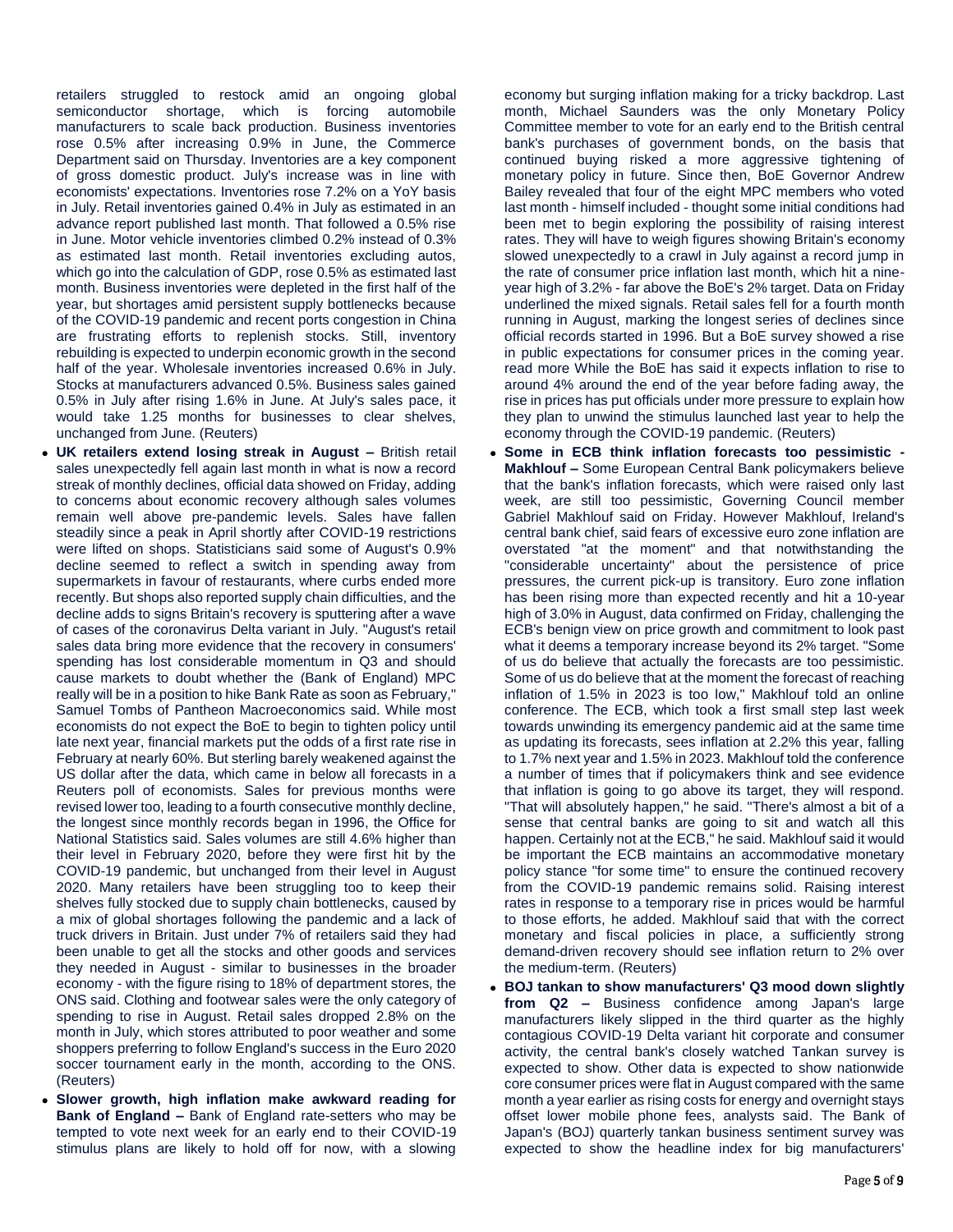sentiment fell to 13 from 14 in June, the poll of 17 economists showed on Friday. "Durable goods sales have been strong until now, making up for a slump in service consumption," said Takeshi Minami, chief economist at Norinchukin Research Institute. Output cuts by carmakers because of a global chip shortage and difficulties in procuring parts due to the explosive growth of the COVID-19 Delta variant in Southeast Asia from the summer hurt activity, he said. The mood among big non-manufacturers was also likely to fall slightly, but avoid slipping into net pessimism, coming in flat from plus 1 in June, the poll showed. The forecasts were in line with a string of recent data that shows firms are facing renewed headwinds from the pandemic, which remain especially painful for service-sector firms. Data this week showed the country's exports extended double-digit gains in August, although the pace of growth weakened as COVID-19 hit key Asian supply chains and slowed factory output. Japan's economic growth is seen slowing in the current quarter from April-June due in part to those disruptions even as the country's vaccination rates improve and daily COVID-19 infections appear to have peaked. (Reuters)

- **China seen holding benchmark rate in September, some expect more liquidity support –** China is set to leave its benchmark lending rate steady for the 17th month at its September fixing next Wednesday, a Reuters survey showed, but market participants expect more targeted liquidity measures as the economy grapples with the fallout of the Delta variant. Nineteen traders and analysts, or 95% of 20 participants, in the snap poll predicted no change in either the one-year Loan Prime Rate (LPR) or the five-year tenor after the People's Bank of China (PBOC) kept the interest rate on its medium-term loans steady this week. The remaining one respondent forecast a marginal cut of 5 basis points to the one-year LPR and expected no change to the five-year tenor, which influences the pricing of mortgages. Authorities have stepped up measures to cool the property market this year amid rising home prices and financial risk concerns. The one-year LPR is currently at 3.85%, and the fiveyear rate is at 4.65%. The expectations for a steady LPR fixing come after the PBOC rolled over 600bn Yuan (\$93.04bn) worth of medium-term loans this week, while keeping the interest rate unchanged for the 17th month in a row. The interest rate on the medium-term lending facility (MLF) serves as a guide for the LPR, and many traders and analysts say any adjustment to the LPR should mimic changes to the borrowing cost of MLF loans. (Reuters)
- **Russian Central bank could raise rates at coming meetings, says governor –** Russia's central bank will consider further interest rate hikes at its upcoming board meetings, Governor Elvira Nabiullina said on Friday, a hawkish signal after the bank hiked its benchmark rate to 6.75% a week ago. Nabiullina, speaking at a banking conference in Sochi, said that the key rate could only return to its neutral level of 5%-6% once the central bank is confident of a stable slowdown in inflation. "It is clear that our July decision to raise the rate by 1 percentage point has not yet bounced back in full. That said, we consider it possible to raise the key rate in one or a couple of steps at the upcoming board meetings," Nabiullina said. The central bank prefers standard steps in key rate movements, with unconventional actions also possible under certain circumstances, she added without elaborating. Known for its cautious approach, the Russian central bank prefers key rate steps of 25 or 50 basis points, rarely sticking to sharper moves. With vaccinations underway and commodity prices recovering this year, the economy is growing faster than previously expected, expanding 10.3% year-on-year in the second quarter. Inflation has remained stubbornly high despite five interest rate hikes this year, reaching a year-on-year rate of 6.84% in mid-September, another five-year high. Inflation is seen peaking at around 7% this month and returning to the central

bank's target of 4% in the second half of next year, Nabiullina told Russian news outlet RBC separately in an interview. It should start falling from October, she said. (Reuters)

- **Brazil Central bank to deliver second big 100 bps rate increase next week –** Brazil's central bank will deliver another hefty rate hike of 100 basis points and reaffirm the toughest monetary policy tightening in the world on Wednesday, a hawkish approach that is beginning to stir concerns, a Reuters poll showed. The bank is leading an all-out war against a surge in consumer prices that reached its fastest annual pace in more than five years last month, complicating Brazil's efforts to recover from the coronavirus pandemic hit. It stands out as the most aggressive globally this year, having already hiked rates by a total 325 basis points and aiming for more in 2022. But this could have unwanted consequences just as the campaign for next year's presidential vote unfolds. At its Sept. 22 meeting the bank's ratesetting committee - known as Copom - is expected to take its Selic benchmark rate to 6.25% from 5.25%, according to the median estimate of 35 economists in a poll taken Sept. 13-16. A majority of 25 predicted a 100 bps move, 8 saw a larger increase of 125 bps, one expected 150 bps and another one 75 bps. All 21 who responded to a separate question saw risks tilted to the upside for the Selic in the next 12 months. "From the Copom's perspective, further monetary policy normalization with a frontloaded path towards a restrictive, above-neutral policy stance is in order," Daniel Xavier, senior economist a Banco ABC Brasil, said. The bank raised the Selic by a full percentage point in August, its biggest increase in 18 years, in an effort to anchor inflation expectations still altered by last year's currency depreciation and the impact of a recent drought on energy bills. At an annual rate of 9.7% last month, the highest since 2016, Brazil's inflation more than doubles the bank's 2021 goal of 3.75% with a margin of error of 1.5 percentage points on either side. Its mid-point objective for next year is 3.50%. (Reuters)
	- **Regional**
- **BNEF: OPEC+ compliance rate surges to 116% in August –** The 19 countries participating in the OPEC+ production cut deal saw their overall compliance hit 116% in August, up from 109% in July, according to Bloomberg. These estimates include Saudi Arabia's voluntary production cut of 1mn bpd as part of the production quota. OPEC+ oil output rose by just 70,000 bpd month-on-month to 35.9m bpd, while the production quota eased by 400,000 bpd to 36.7 bpd. Angola and Nigeria have consistently been the key contributors to the group's over compliance since January. Nigeria's oil production has faced constant operational and security issues, including Royal Dutch Shell's force majeure on exports from the Forcados terminal last month, as well as disruption due to pipeline sabotage. The country's oil output has dropped every month since April, but August saw the largest monthly decline of about 0.1mn bpd. (Bloomberg)
- **Saudi Arabia's crude oil exports hit six-month high in July –** Saudi Arabia's crude oil exports in July rose to their highest since January, the Joint Organization Data Initiative (JODI) said on Thursday. The kingdom's crude oil exports rose to 6.327mn bpd in July, up from 5.965mn bpd in June. Total exports including oil products stood at 6.65mn bpd. The OPEC and its allies, together known as OPEC+, in July began unwinding record output cuts while Saudi Arabia began phasing out its voluntary supply cuts. (Reuters)
- **Document: APICORP hires banks for five-year green bonds –** The Arab Petroleum Investments Corporation (APICORP), a multilateral development bank headquartered in Saudi Arabia, has hired a group of international banks to arrange an issuance of US dollar-denominated green bonds with a five-year tenor, a bank document showed on Thursday. The hydrocarbon-rich Gulf region has seen a surge of interest in environmental, social and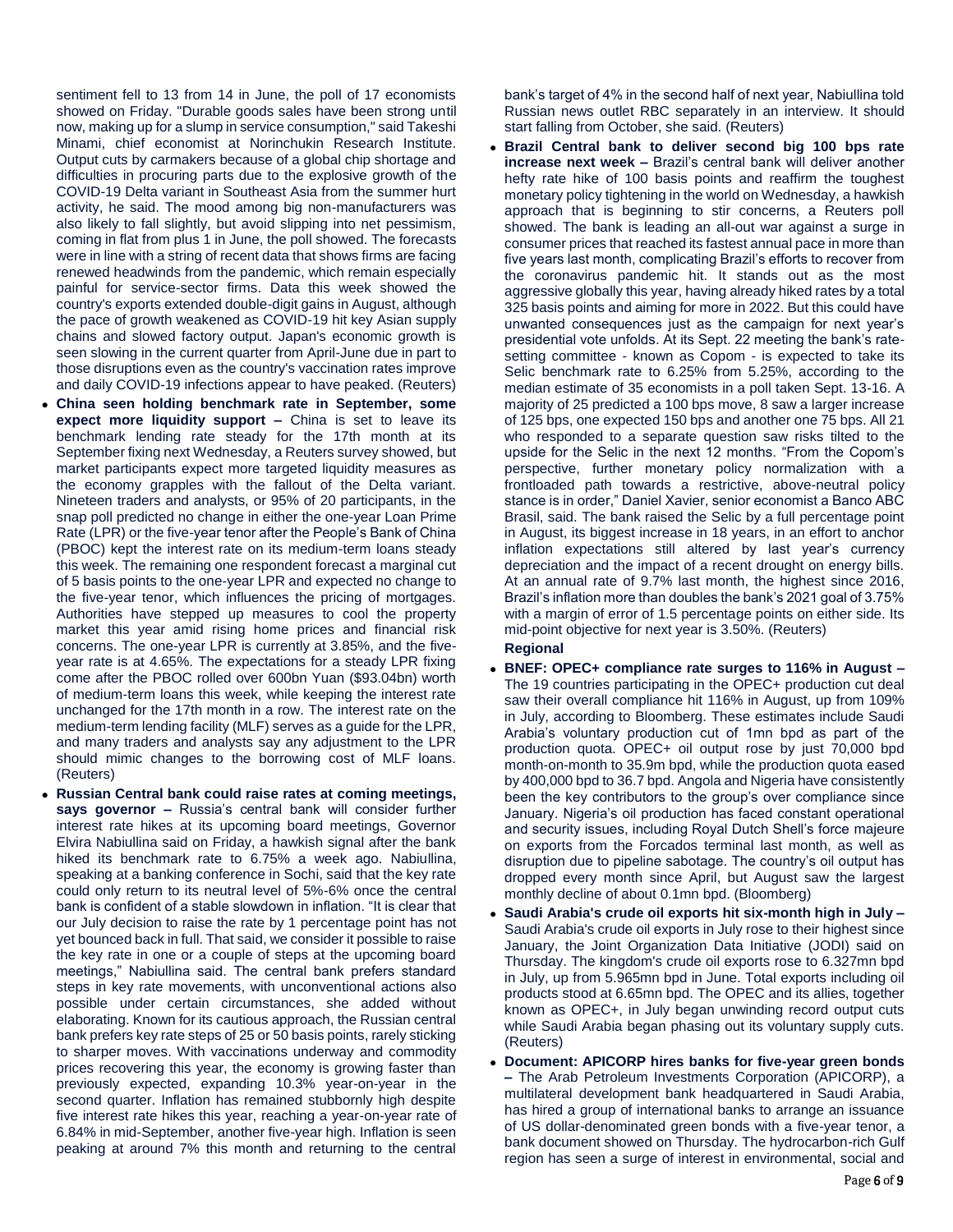governance (ESG)-related initiatives and deals as demand among global investors for ESG-linked opportunities grows. (Reuters)

- **Saudi Solutions by STC IPO final price set at \$40 per share –** Saudi telecom services provider Arabian Internet and Communications Services Co., or Solutions by STC, has set the final offer price for its initial public offering (IPO) at SR151 per share, the top of its indicative price range and implying a market capitalization on listing of SR18.1bn. The offering comprises 24mn existing shares to be sold by Saudi Telecom and the size of the offering is SR3.62bn. Immediately following the listing, Solutions is expected to have a free float of 20% of the shares. This is the second mega offering from Saudi Arabia this week. On Tuesday, Saudi Arabian utility developer ACWA Power set an indicative price range for its IPO at SR51-56 potentially raising up to \$1.2bn. (Zawya)
- **ACWA Power wins Uzbekistan wind project estimated to cost \$140mn –** Saudi Arabia's ACWA Power won a tender to build a 100MW wind farm in Uzbekistan's Karakalpakstan region, the Uzbek Ministry of Investment and Foreign Trade said in a website statement. ACWA Power was picked from among 70 foreign companies bidding for the project that's estimated to cost \$140mn. Plant to be put into operation in mid-2023. (Bloomberg)
- **Golden Compass CEO: Saudi mining law will attract 'incredible' private investment to \$1.3tn sector –** Saudi Arabia's new mining law will attract private investment from home and abroad as the Kingdom looks to exploit an estimated \$1.3tn of potential value in the sector, according to Meshary Al-Ali, founder and CEO of mining consultancy Golden Compass. In January, the Kingdom moved to capitalize on the vast wealth hidden below ground in Saudi Arabia with the establishment of a mining fund and support for geological surveys and exploration program activities. The Saudi Industrial Development Fund is also offering 60% loans to investors in a bid to attract global players into the Kingdom, while the Ministry of Industry and Mineral Resources is investing \$3.7bn in the sector. (Zawya)
- **CEO: Saudi's Unifonic focuses on profitability, IPO after Softbank, PIF deal –** Unifonic, the first Saudi startup to receive investment from SoftBank, would like to become profitable before listing its shares on a stock market, CEO Ahmed Hamdan said on Thursday. "Over the next six months, we will have a bigger vision regarding the offering," he said in an interview with Al Arabiya. The main criterion is to maximize the company's profitability and the appropriate market in terms of the quality of the products we offer, and the appetite of investors in the public markets, he said without specifying which market Unifonic might list on. Unifonic, which currently has offices in Saudi Arabia, the UAE, Jordan and Pakistan, plans to expand its customer engagement offering into new markets in the Middle East and Africa, including Nigeria, over the coming five years, he said. (Zawya)
- **Saudi's Wataniya Insurance board recommends SR200mn capital increase –** Wataniya Insurance Company's board of directors recommended on Thursday to increase the company's capital through a SR200mn rights issue, according to a bourse filing. The company plans to use the proceeds to support its future plans and increase its solvency margin, Wataniya said in a statement on Saudi Stock Exchange (Tadawul). An insurer's solvency margin is the difference between its assets and insurance liabilities and is designed to prepare it for unforeseen claims. The financial adviser for the offering will be announced once appointed, the company said. (Zawya)
- **Etihad and Sabre announce long-term partnership with key technology renewals –** Sabre Corporation, a leading software and technology provider that powers the global travel industry, today announced a renewed technology agreement with Etihad.

Under the new agreement, Etihad will continue leveraging a suite of Sabre's industry-leading IT solutions to aid recovery, help drive post-pandemic growth and enhance the passenger experience. Etihad and Sabre have a successful and long-standing relationship, with the carrier already having seen tangible benefits from a suite of Sabre's network planning and scheduling, pricing and revenue management and cargo technology. (Bloomberg)

- **Saudi developer hires BMG for largest IPO on Nomu at SR1bn –** Saudi real estate firm Bunyan United Company has appointed BMG Financial Group as its advisor for its upcoming listing on Nomu, a parallel market in the Saudi stock exchange. The offering is expected to be one of the biggest listings in the parallel market with a value exceeding SR1bn, BMG said in a statement. The Jeddah-based developer has real estate projects in several industries, including entertainment, medicine, and hospitality. Nomu is a dedicated market seen to support small and medium sized enterprises. (Zawya)
- **UAE plans to invest up to \$14bn in UK as ruler visits –** The UAE will invest \$14bn in post-Brexit Britain, targeting infrastructure, clean energy and technology over the coming years as the Gulf state seeks to strengthen trade ties beyond the Middle East. The pledge came during the visit of de facto ruler Sheikh Mohammed bin Zayed Al Nahyan to London and was unveiled by Abu Dhabi wealth fund Mubadala Investment Co., which has \$243bn under management, and the UK Office for Investment. The UK is looking to beef up its trading relationships further afield as part of its pivot away from Europe. Earlier, the government in London said the UAE will invest \$690mn in UKbased CityFibre to roll out high-speed broadband. (Bloomberg)
- **UAE could invest further \$1.4bn in Britain this year, UK trade official says –** The UAE could invest at least a further \$1.4bn in the UK this year after pledging 10bn Pounds this week to its investment partnership with the British government. The UK's Trade Commissioner to the Middle East, Simon Penney, told Reuters on Friday there was "line of sight" on a minimum of one billion pounds of transactions between now and the end of the year. "The expectations are high that it will reach a 2bn (pound) watermark this year," Penney said of the UAE investment in an online interview. (Reuters)
- **UAE to give conglomerate favorable treatment after local hiring pledge –** The UAE will give favorable treatment to a locally-owned conglomerate after it pledged on Saturday to hire thousands of citizens, days after the government unveiled a \$6.5bn plan to get more Emiratis in private sector jobs. Prime Minister Sheikh Mohammed bin Rashid Al Maktoum on Twitter thanked shopping mall giant Majid Al Futtaim for its commitment and said it would be given priority in government contracts. Majid Al Futtaim, which generated AED15.6bn in revenue in the first half of the year, earlier said it would hire 3,000 Emiratis over the next five years. (Reuters)
- **UK's CityFibre secures \$1.55bn of capital, including from UAE fund –** British fibre broadband company CityFibre said on Thursday it had raised 1.125bn Pounds to support the rollout of its network, including equity from new investors Mubadala Investment Co and Interogo Holding. The company, which is challenging BT in the race to build fibre, said the funds comprised 825mn Pounds of equity and a 300mn increase in its banking facilities. It said Abu Dhabi sovereign fund Mubadala Investment Company and Interogo Holding, a foundation-owned investment group, would join existing investors Antin Infrastructure Partners and Goldman Sachs, as minority shareholders as a result. (Reuters)
- **UAE's ADQ to fully acquire Swiss-based pharma Acino –** Abu Dhabi-based holding company ADQ will acquire Acino, a pharmaceutical company based in Switzerland. ADQ said it had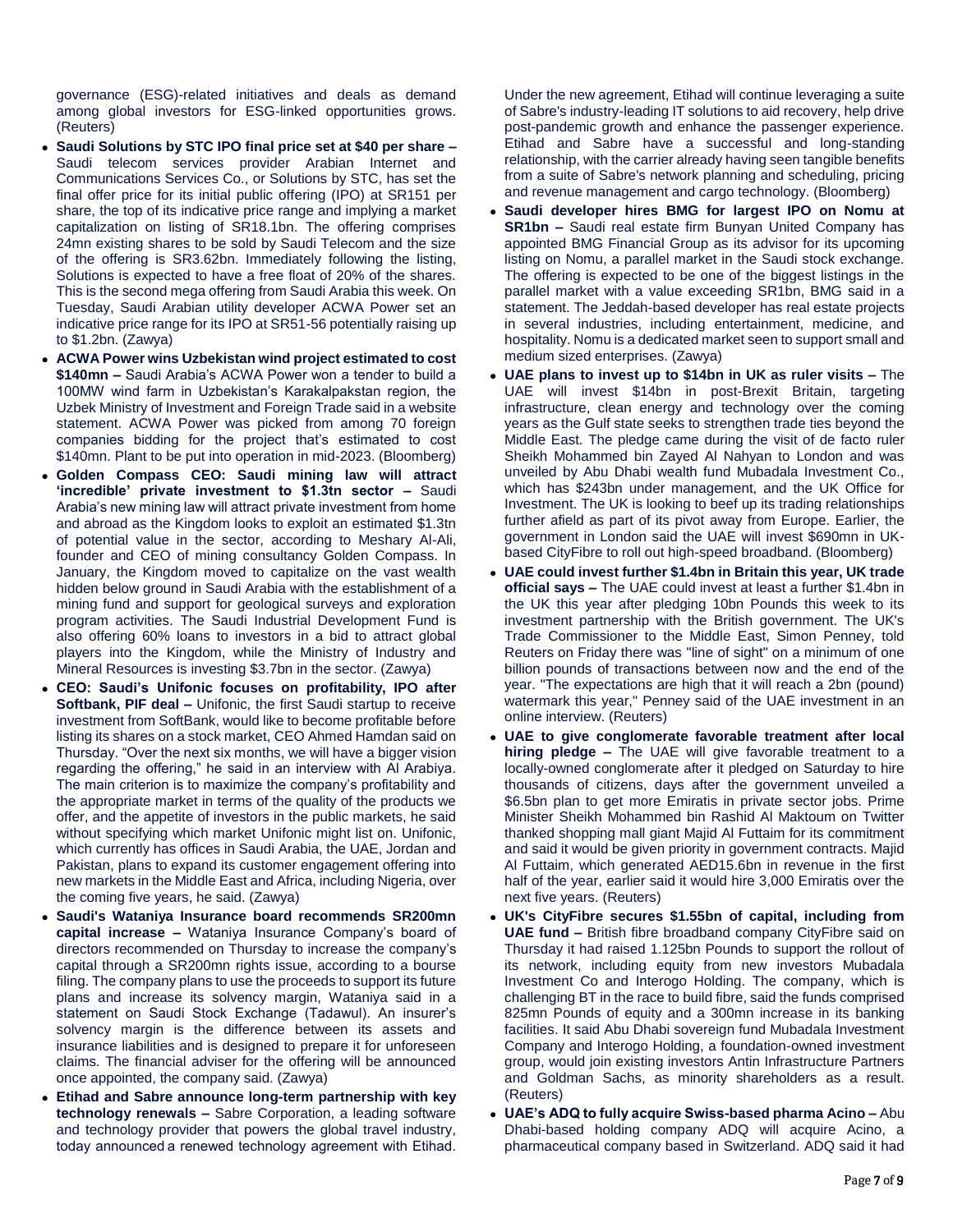entered into a definitive agreement with the company to acquire 100% of its shares from current shareholders, which include Nordic Capital and Avista Capital Partners. The investment builds on ADQ's intent to develop an integrated pharma platform including drug development, in -licensing, manufacturing and commercial capabilities, the state -owned ADQ said in a statement on Thursday. (Zawya)

- **Reuters: UAE central bank working to replace interbank rates –** The UAE central bank is looking at potential replacements for Emirates Interbank Offered Rate, which is used to price financial instruments, Reuters reports, citing three sources familiar with the matter. The central bank has started consultations with commercial banks in recent weeks. (Bloomberg)
- **Dubai-based B2B start-up Elkaso raises \$2.1mn Dubai**based start -up Elkaso, which seeks to connect restaurants and suppliers via its tech platform, has raised \$2.1mn from several investors. The pre -seed funding is from venture capital firms Global Founders Capital and MSA Capital, as well as from current and former executives of Careem, Delivery Hero, Apple, Instashap and Talabat, among many others. Elkaso's platform has been operational in the UAE and Saudi Arabia since its launch early this year, with further expansion planned in 2022. ElKaso is currently serving more than 1,400 restaurants and suppliers. (Zawya)
- **Aramex to get \$91mn in proceeds from Infofort sale Aramex** to get \$91mn in proceeds from Infofort sale. Aramex transfers shares in InfoFort to Iron Mountain Document Storage. Deal won't be completed until regulatory approval in Algeria Aramex sees impact in financial statements at the end of 3Q. (Bloomberg)
- **Mubadala invests in metal concentrate trading platform –** Abu Dhabi's sovereign wealth fund Mubadala has invested in Swiss -based Open Mineral to help scale up its online metal concentrate exchange that allows mining companies and smelters to trade directly and cut out middlemen. Open Mineral has raised \$33mn, the company said in a release on Thursday. Mubadala Investment Company is the lead investor. Statkraft and Lingfeng Capital are the other new investors joining existing investors Xploration Capital and Emerald Technology Ventures. (Reuters)
- **ADNOC, bp and Masdar agree to expand UAE -UK new energy partnership –** Abu Dhabi National Oil Company (ADNOC), bp and Masdar announced the signing of strategic framework agreements to expand upon the UAE and UK's longstanding track record of bilateral partnership in sustainability, including the potential development of clean hydrogen hubs in both the UK and UAE at a scale of at least 2 gigawatts (GW). The agreements underscore the partners' leadership in technology -driven solutions to the global climate challenge as well as a shared commitment to driving new economic opportunity through decarbonization, both domestically and abroad. (Zawya)
- **Alpha Dhabi buys additional 31.5% of Pure Health Medical –** Alpha Dhabi Health Holding completes acquisition of an additional 31.5% of Pure Health Medical Supplies, a Gulf laboratory operator and medical devices distributor. Stake in Pure Health now 63%. IHC Capital Holding transferred shares to Alpha Dhabi. (Bloomberg)
- **Oman offers spot LNG cargo for 2h October delivery to north Asia –** Oman offers an LNG cargo on a DES basis for October 23 - 26 delivery to ports in North Asia, according to traders with knowledge of the matter. (Bloomberg)